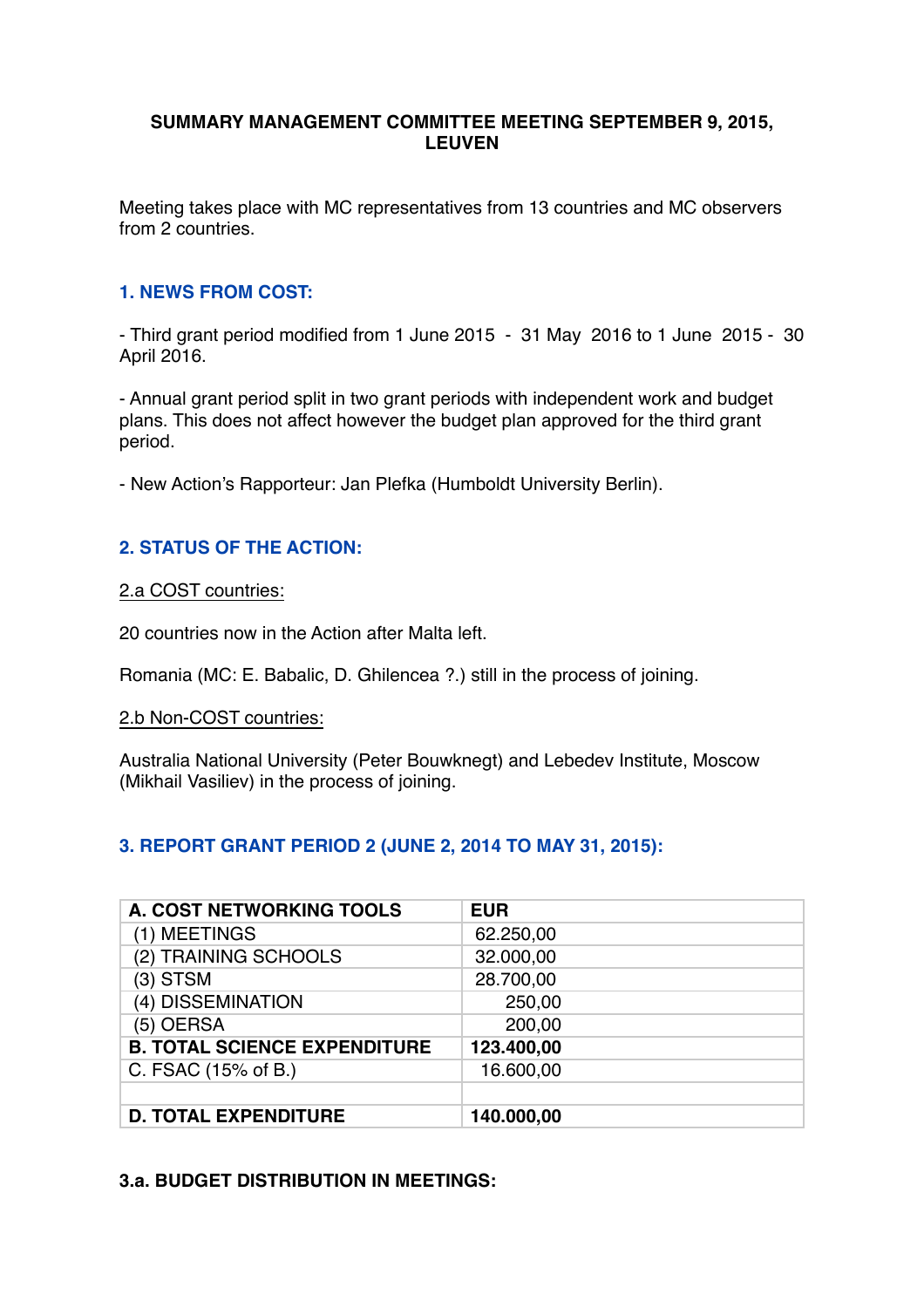| <b>MEETINGS</b>                          | <b>EUR</b> |
|------------------------------------------|------------|
| <b>GENDER SUMMIT BRUSSELS</b>            | 867,45     |
| <b>WORKSHOP MAINZ</b>                    | 30.086,68  |
| JOINT POSTDOC MEETING LEUVEN             | 2.316,50   |
| <b>WG EVENT PARIS</b>                    | 6.927,88   |
| WG EVENT + CG MEETING<br><b>FLORENCE</b> | 15.451,53  |
| <b>WG MUNICH</b>                         | 328,00     |
| <b>TOKEN MEETING REHOVOT</b>             | 2.000,00   |
|                                          |            |
| <b>TOTAL EXPENDITURE</b>                 | 57.978,04  |

## **4. BUDGET PLAN GRANT PERIOD 3 (JUNE 1, 2015 TO APRIL 30, 2016):**

| <b>A. COST NETWORKING TOOLS</b>     | <b>EUR</b> |
|-------------------------------------|------------|
| (1) MEETINGS                        | 71.010,00  |
| (2) TRAINING SCHOOLS                | 10.000,00  |
| (3) STSM                            | 30.000,00  |
| (4) DISSEMINATION                   | 200,00     |
| (5) OERSA                           | 94,35      |
| <b>B. TOTAL SCIENCE EXPENDITURE</b> | 111.304,35 |
| C. FSAC (15% of B.)                 | 16.695,65  |
|                                     |            |
| <b>D. TOTAL EXPENDITURE</b>         | 128.000,00 |

Left-over from previous WG events: about 1900 euros:

| <b>WG EVENT</b> | <b>SPENT (EURO)</b> | <b>PLANNED (EURO)</b> |  |
|-----------------|---------------------|-----------------------|--|
| HAIFA           | 10.207,94           | 11.000,00             |  |
| <b>VALENCIA</b> | 3.886,63            | 5.010,00              |  |

It is approved that these are spent in the participation of Chair and vice-Chair in the Gender Summit in Berlin, 6-7 November 2015.

Requests for tokens from Padova (2KE): "Supergravity 2015" (October 29-30, 2015) and Nordita (5KE) "Holography and Dualities 2016: New Advances in String and Gauge Theory" (March 30 - April 22, 2016). 2K are approved for Padova and around 5K for Nordita, to be fixed after the exact left-overs from the workshop in Leuven are known. CERN will not ask for support for the Winter School in 2016.

## **5. PROGRESS REPORT OF WGS:**

5.a WG events (grant period 2):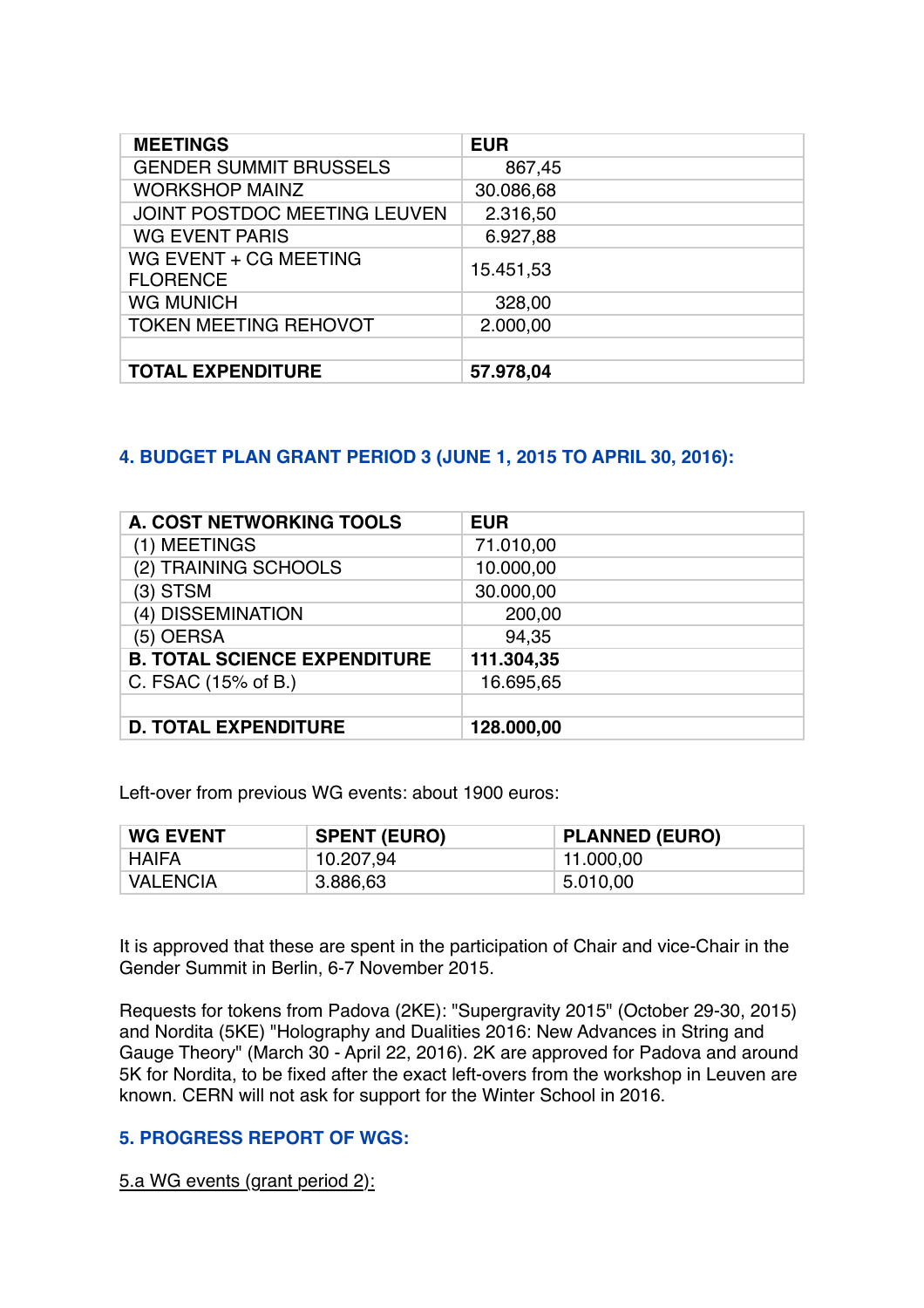- **WG1 activity/First Training School: "String Theory and Holography",** Lisbon, July 14-18, 2014; **"Mathematica Summer School on Theoretical Physics: Selected Topics in Holography"**, Porto, July 21-26, 2014.

- **WG1/WG3 activity: "Holographic Renormalization Group and Entanglement"**, Paris 7, January 28-30, 2015.

**- WG2 activity: "Physics and Geometry of F-theory"**, Max Planck Inst., Munich, February 23-26, 2015.

**- WG1/WG3 activity + Core Group Meeting: "Holographic Methods for Strongly Coupled Systems"**, GGI Florence, April 13-17, 2015.

**- WG1/WG3 activity: "Bootstrap 2015"**, Weizmann Institute, May 18-29, 2015 (this activity just received a token of 2KE from left-overs).

#### 5.b WG events (grant period 3):

- **WG1/WG3 activity: "Challenges for AdS/CFT in higher dimensions, a workshop",** Technion, Haifa, June 28 - July 2, 2015. Budget: 11 KE -> 10.2 KE

- **WG5 activity: "First Workshop on String Theory and Gender"**, Valencia, July 6-7, 2015.

Budget: 5 KE -> 3.9 KE

- **WG2 school: "Tools for String Phenomenology with applications to Particle Physics and Cosmology",** GGI Florence, October 19-23, 2015. Approved budget: 10 KE

- **WG2 activity: "From String Theory to Particle Physics and Cosmology, and back"**, GGI Florence, October 26-30, 2015. Approved budget: 14 KE

#### **6. STSM (report by Anna Ceresole):**

| Call        | <b>Grants</b> | <b>Days</b> | <b>EUR</b> |
|-------------|---------------|-------------|------------|
| 1. Oct 2013 | 17            | 285         | 21.380     |
| 2. Jan 2014 | 10            | 157         | 12.000     |
| 3. Sep 2014 | 12            | 414         | 21.590     |
| 4. Jan 2015 | 13            | 301         | 17.930     |
| 5. May 2015 | 6             | 96          | 8.750      |

Summary of calls, grants and expenditure so far:

It is decided that the next call for STSM with final date April 30, 2016 (end of grant period 3) will be launched in september (it has in fact already been launched at the time of writing).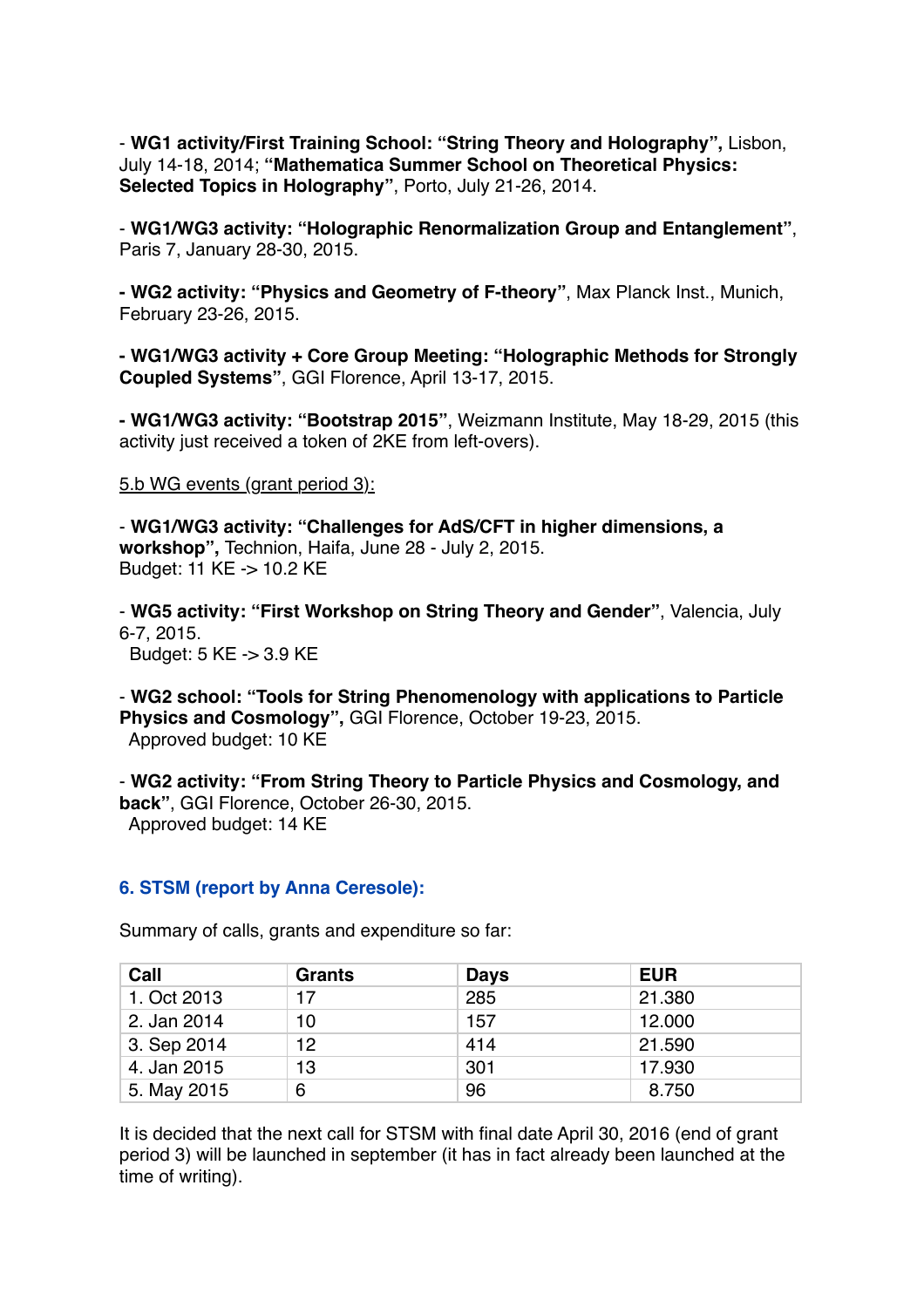## **7. GENDER ACTIVITIES (report by Marián Lledó):**

- Summary of "1st Workshop on String Theory and Gender".

- Announcement of "2nd Workshop on String Theory and Gender", Paris, May/June 2016. Organizers: Mariana Graña, Michela Petrini.

### **8. ACTIVITIES FOR ESR AND SURVEYS (report by Gabriele Honecker):**

- Discussion of outputs of surveys conducted after the meetings in Lisbon/Porto, Mainz, Munich, GGI-Florence, Haifa and Valencia.

- New survey after the meeting in Leuven.

### **9. JOINT POSTDOC SELECTION PROCEDURE (report by Riccardo Argurio and Antoine Van Proeyen):**

Rules of the joint postdoc selection procedure are summarized and institutes are invited to participate. The dates December 21-22, 2015 are approved for the next meeting in Leuven.

#### **10. FUTURE ACTIVITIES:**

10.a Grant period 3: (October 2015 - April 2016)

- **WG events** listed in section 5.

10.b Grant period 4: (May 2016 - March 2017)

- **Second Training School: "Quantum Field Theory and Cosmology",** Cargèse, June 13-24, 2016. Estimated budget 30 KE.

- **"Final Conference The String Theory Universe and 22nd European Workshop on String Theory"**, Milano-Bicocca, February 20-24, 2017. Estimated budget 45 KE.

It is approved that a new call for WG activities will be launched in september (it has in fact already been launched at the time of writing).

Interest: GGI workshop on Supergravity, september/october 2016, VUB workshop on non-equilibrium processes by numerical holography.

### **11. WEBSITE:**

- Creation of a scientific forum for ESR and students still to be done.